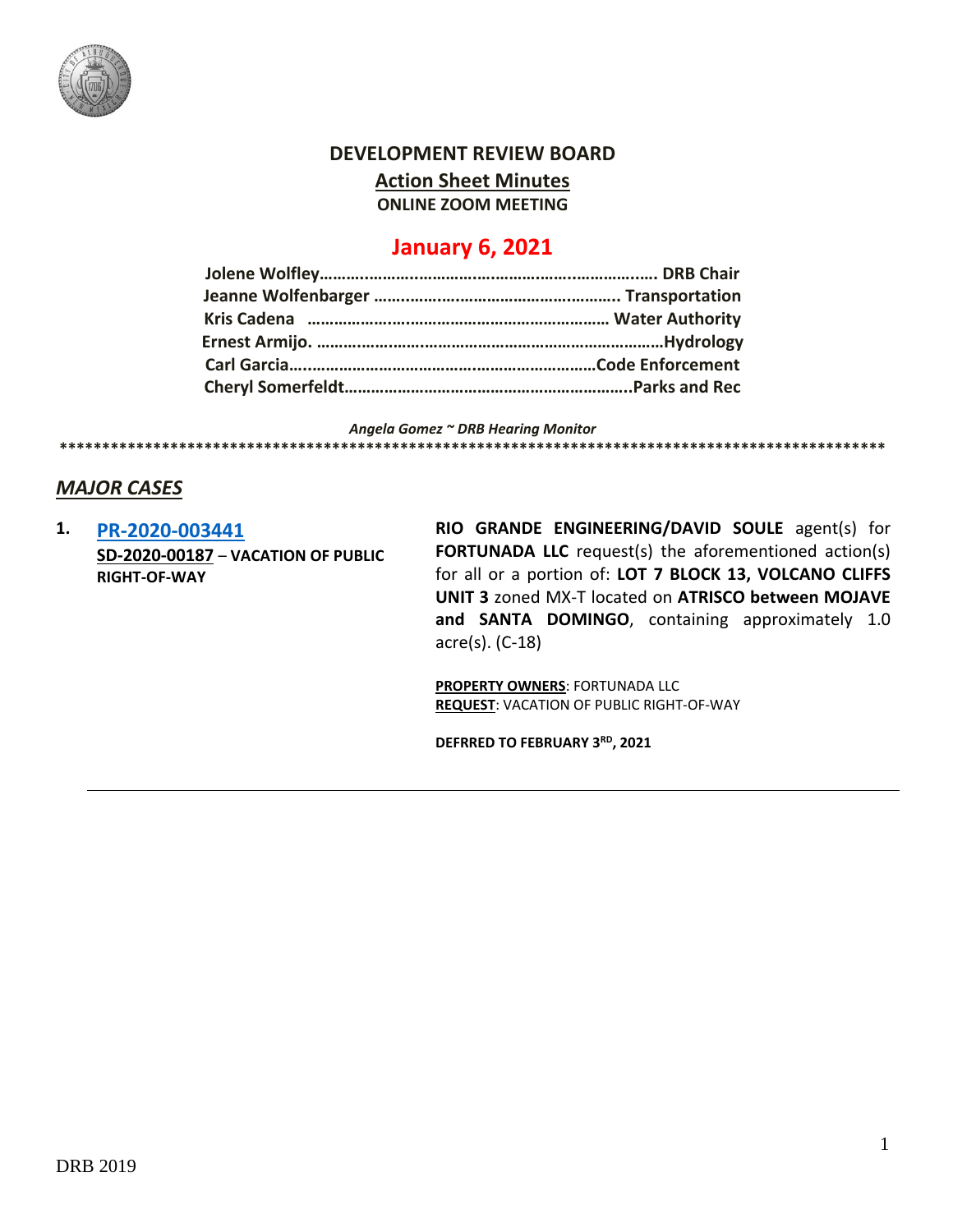| 2. | PR-2020-004457<br>SD-2020-00197 - VACATION OF RIGHT-<br>OF-WAY<br>(Sketch Plat 9/30/20) | RIO GRANDE ENGINEERING agent(s) for BARBARA<br><b>MUELLER</b> request(s) the aforementioned action(s) for all<br>or a portion of: LOT 22, VOLCANO CLIFFS UNIT 6, zoned<br>R-A, located on QUIVIRA DR between VISTA VIEJA AVE<br>and RETABLO RD, containing approximately 6.0 acre(s).<br>(D-9) {Deferred from 12/2/20, 12/9/20]                                                           |
|----|-----------------------------------------------------------------------------------------|-------------------------------------------------------------------------------------------------------------------------------------------------------------------------------------------------------------------------------------------------------------------------------------------------------------------------------------------------------------------------------------------|
|    |                                                                                         | <b>PROPERTY OWNERS: BARBARA MUELLER</b><br><b>REQUEST: VACATION OF RIGHT OF WAY</b>                                                                                                                                                                                                                                                                                                       |
|    |                                                                                         | IN THE MATTER OF THE AFOREMENTIONED APPLICATION, BEING IN<br>COMPLIANCE WITH ALL APPLICABLE REQUIREMENTS OF THE DPM<br>AND THE IDO, THE DRB RECOMMENDS APPROVAL OF THE<br>VACATION TO CITY COUNCIL BASED ON EXHIBIT IN THE PLANNING<br>FILE.                                                                                                                                              |
| 3. | PR-2020-004771<br>SD-2020-00211 - VACATION OF PUBLIC<br><b>RIGHT-OF-WAY</b>             | CSI - CARTESIAN SURVEYS INC. agent(s) for HOMEWISE<br>request(s) the aforementioned action(s) for all or a portion<br>of: LOT 1 BLOCK 1, GUTIERREZ ADDITION zoned MX-L<br>located at 1407 4th ST SW between BELL AVE SW and<br><b>BARELAS RD SW, containing approximately 0.0068 acre(s).</b><br>$(L-14)$                                                                                 |
|    |                                                                                         | <b>PROPERTY OWNERS: HOPE GLORIA CULLEY</b><br>REQUEST: VACATE PORTION OF BELL AVE TO THE NE CONER OF LOT 1<br><b>BLOCK 1, GUTIERREZ AVE</b>                                                                                                                                                                                                                                               |
|    |                                                                                         | DEFERRED TO FEBRUARY 3RD 2021.                                                                                                                                                                                                                                                                                                                                                            |
| 4. | PR-2020-004708<br>SI-2020-001411 - SITE PLAN                                            | JESSICA LAWLIS, DEKKER/PERICH/SABATINI agent(s) for<br><b>BAIARDO,</b><br><b>EXECUTIVE</b><br><b>DIRECTOR</b><br><b>JUSTIN</b><br><b>EXPLORE</b><br>ACADEMY request(s) the aforementioned action(s) for all<br>or a portion of: 3-C REPLAT LOT 3 INTERSTATE INDUSTRIAL<br><b>TRACT UNIT II zoned NR-BP located at 6600 GULTON CT</b><br>NE, containing approximately 10.0 acre(s). (E-17) |
|    |                                                                                         | <b>PROPERTY OWNERS: ARTEZ 6600 GULTON LLC</b><br>REQUEST: THE PHASED RENOVATION OF THE EXISTING FACILITY TO<br>ACCOMMODATE A SCHOOL, INCLUDING THE CONSTRUCTION OF A<br>NEW GYM TOTALING APPROX 17,000 SQ FT.                                                                                                                                                                             |
|    |                                                                                         | DEFERRED TO JANUARY 27TH, 2021.                                                                                                                                                                                                                                                                                                                                                           |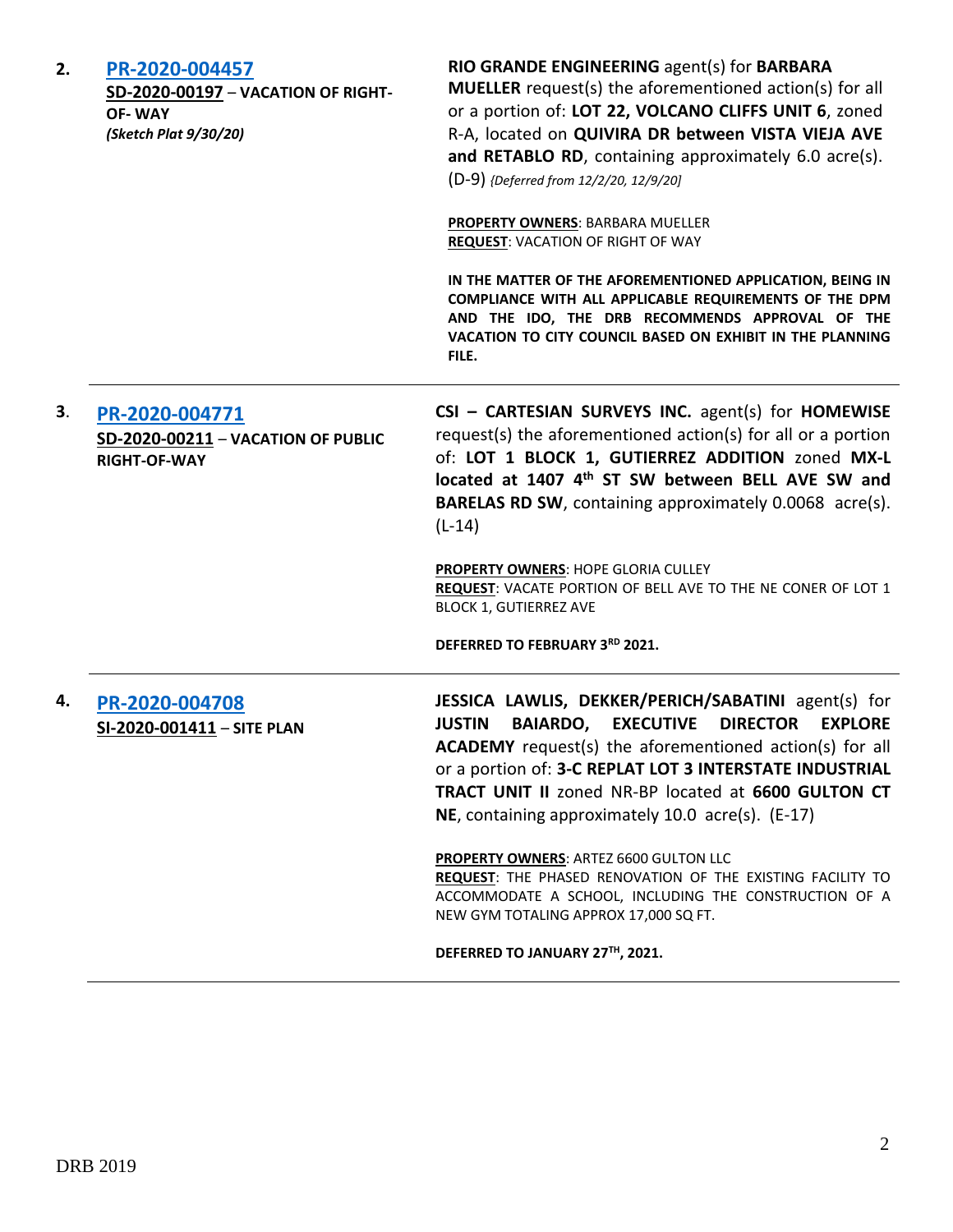**5. [Project # PR-2019-002571](http://data.cabq.gov/government/planning/DRB/PR-2019-002571/DRB%20Submittals/) SD-2020-00097** – **VACATION OF PUBLIC EASEMENT SD-2020-00098** – **VACATION OF PUBLIC EASEMENT** *(Sketch Plat 7/10/19)*

**DENNIS LORENZ** agent(s) for **PHILLIP PICKARD – DCLP TRUST** request(s) the aforementioned action(s) for all or a portion of: **NORTHWEST CORNER, NEW MEXICO STATE HIGHWAY DEPARTMENT, TRACT A UNIT A, NORTH ALBUQUERQUE ACRES,** zoned NR-LM, **located at 7550 PAN AMERICAN between SAN FRANCISCO NE and DEL REY AVE NE**, containing approximately 0.14 acre(s). (D-18)*[Deferred from 6/10/20, 6/24/20. 7/22/20, 9/23/20]* **PROPERTY OWNERS**: PHILLIP PICKARD **REQUEST**: VACATION OF PUBLIC DRAINAGE AND UTILITY EASEMENTS

**DEFERRED TO APRIL 7TH, 2021.**

## **6. [PR-2020-003661](http://data.cabq.gov/government/planning/DRB/PR-2020-003661/DRB%20Submittals/) SD-2020-00209** – **PRELIMINARY PLAT**

**RON HENSLEY/THE GROUP** agent(s) for **CLEARBROOK INVESTMENTS, INC.** request(s) the aforementioned action(s) for all or a portion of **LOT 31, BLOCK 16, NORTH ALBUQUERQUE ACRES TRACT 1 UNIT 3** zoned R-1D, located at **8361 GLENDALE AV NE between BARSTOW and VENTURA**, containing approximately 0.8864 acre(s). (B-20)*[]Deferred from 12/16/20]*

**PROPERTY OWNERS**: HENRY SCOTT W & CLARK SCOTT B & PAMELA M **REQUEST**: REVIEW OF SUBDIVISION OF LOT INTO 2 LOTS

**IN THE MATTER OF THE AFOREMENTIONED APPLICATION, BEING IN COMPLIANCE WITH ALL APPLICABLE REQUIREMENTS OF THE DPM AND THE IDO, WITH THE SIGNING OF THE INFRASTRUCTURE LIST ON JANUARY 6TH, 2021, THE DRB HAS** *APPROVED* **PRELIMINARY PLAT.**

# **7. [PR-2019-002479](http://data.cabq.gov/government/planning/DRB/PR-2019-002479/DRB%20Submittals/)**

**SD-2020-00196**– **VACATION OF RIGHT-OF- WAY SD-2020-00195 - PRELIMINARY/FINAL PLAT**

**ARCH + PLAN LAND USE CONSULTANTS** agent(s) for **SMI ASSETS LLC** request(s) the aforementioned action(s) for all or a portion of: **TR B PLAT, TR C PLAT, AND TR D PLAT OF TRACTS B, C AND D FAIRVIEW PARK CEMETERY (BEING A REPLAT OF FAIRVIEW PARK CEMETERY) AND THE REMAINING NE'LY PORT OF TR IN THE NW 1/4, NW ¼ SEC 27T10N R3E,** zoned NR-SU located at **700 YALE BLVD SE & 621 COLUMBIA DR SE**, containing approximately 25.56 acre(s). (L-15 & L-16) *[Deferred from 12/2/20, 12/16/20]*

**PROPERTY OWNERS**: SMI ASSETS LLC **REQUEST**: LOT CONSOLIDATION

**DEFERRED TO JANUARY 27TH, 2021.**

#### *MINOR CASES*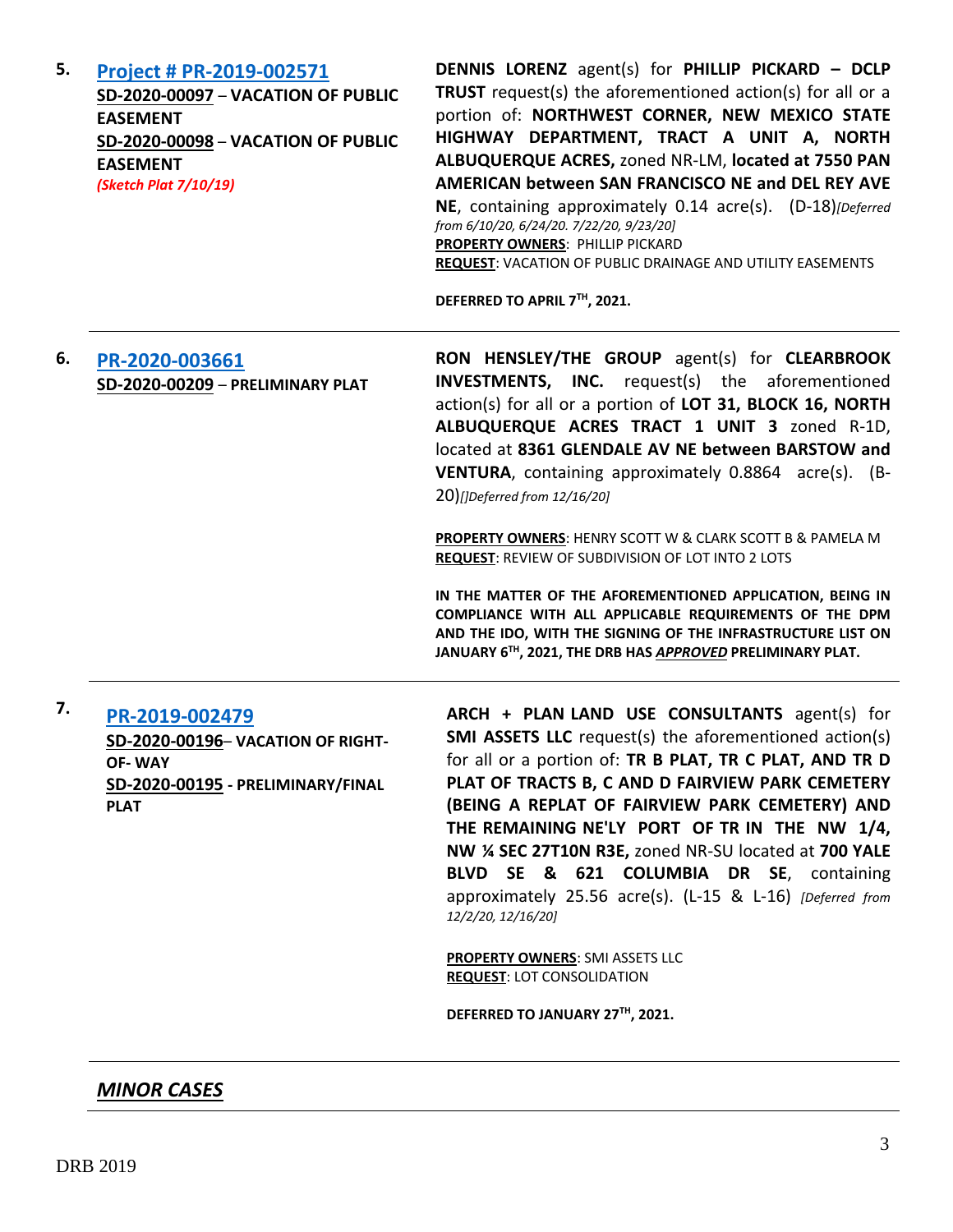| 8.  | PR-2018-001183<br>(1004000)<br>SD-2020-00199 - EXTENSION OF<br><b>INFRASTRUCTURE LIST</b> | TIERRA WEST, LLC agent(s) for PARADISE HILLS HOLDING<br><b>COMPANY</b> request(s) the aforementioned action(s) for all<br>or a portion of: TRACT A-1, ALBUQUERQUE WEST UNIT 2<br>zoned NR-C, located at 4570 PARADISE BLVD between<br>and<br>NORTE,<br><b>PARADISE</b><br><b>PASEO DEL</b><br>containing<br>approximately 3.48 acre(s). (C-13)<br>PROPERTY OWNERS: PARADISE HILLS HOLDING COMPANY<br>REQUEST: EXTENSION OF INFRASTRUCTURE LIST<br>DEFERRED TO JANUARY 20, 2021.                                                                                                                                                                                                                                          |
|-----|-------------------------------------------------------------------------------------------|--------------------------------------------------------------------------------------------------------------------------------------------------------------------------------------------------------------------------------------------------------------------------------------------------------------------------------------------------------------------------------------------------------------------------------------------------------------------------------------------------------------------------------------------------------------------------------------------------------------------------------------------------------------------------------------------------------------------------|
| 9.  | PR-2019-002606<br>(1000899)<br>SD-2020-00221 - VACATION OF PRIVATE<br><b>EASEMENT</b>     | ARCH + PLAN LAND USE CONSULTANTS agent(s) for MESA<br>VIEW UNITED METHODIST CHURCH request(s) the<br>aforementioned action(s) for all or a portion of: $27-A-1$ &<br>27-A-2, TAYLOR RANCH zoned MX-L, located at 4701<br>MONTANO NW between MONTANO PLAZA DR and<br><b>TAYLOR RANCH DR, containing approximately 8.0 acre(s).</b><br>$(E-11)$<br><b>PROPERTY OWNERS: MESA VIEW UNITED METHODIST CHURCH</b><br>REQUEST: VACATION OF FLOATING DRAINAGE EASEMENT<br>IN THE MATTER OF THE AFOREMENTIONED APPLICATION, BEING IN<br>COMPLIANCE WITH ALL APPLICABLE REQUIREMENTS OF THE DPM<br>AND THE IDO, THE DRB HAS APPROVED THE VACATION AS SHOWN<br>ON EXHIBIT IN THE PLANNING FILE PER SECTION 14-16-6(K) OF THE<br>IDO. |
| 10. | PR-2020-003657<br>(1008554)<br>SD-2020-00222 - PRELIMINARY/FINAL<br><b>PLAT</b>           | ARCH + PLAN LAND USE CONSULTANTS agent(s) for<br>ANGELINA LUCERO<br>request(s) the aforementioned<br>action(s) for all or a portion of: A-1 & A-2, LANDS OF<br>MELAQUIADES CHAVEZ, zoned R-1C, located on LAURA CT<br>between CENTRAL AVE and CHURCHILL RD, containing<br>approximately 0.969 acre(s). (K-11)<br><b>PROPERTY OWNERS: ANGELINA LUCERO</b><br>REQUEST: LOT CONSOLIDATION - 2 LOTS INTO 1 LOT<br>DEFERRED TO JANUARY 13TH, 2021.                                                                                                                                                                                                                                                                            |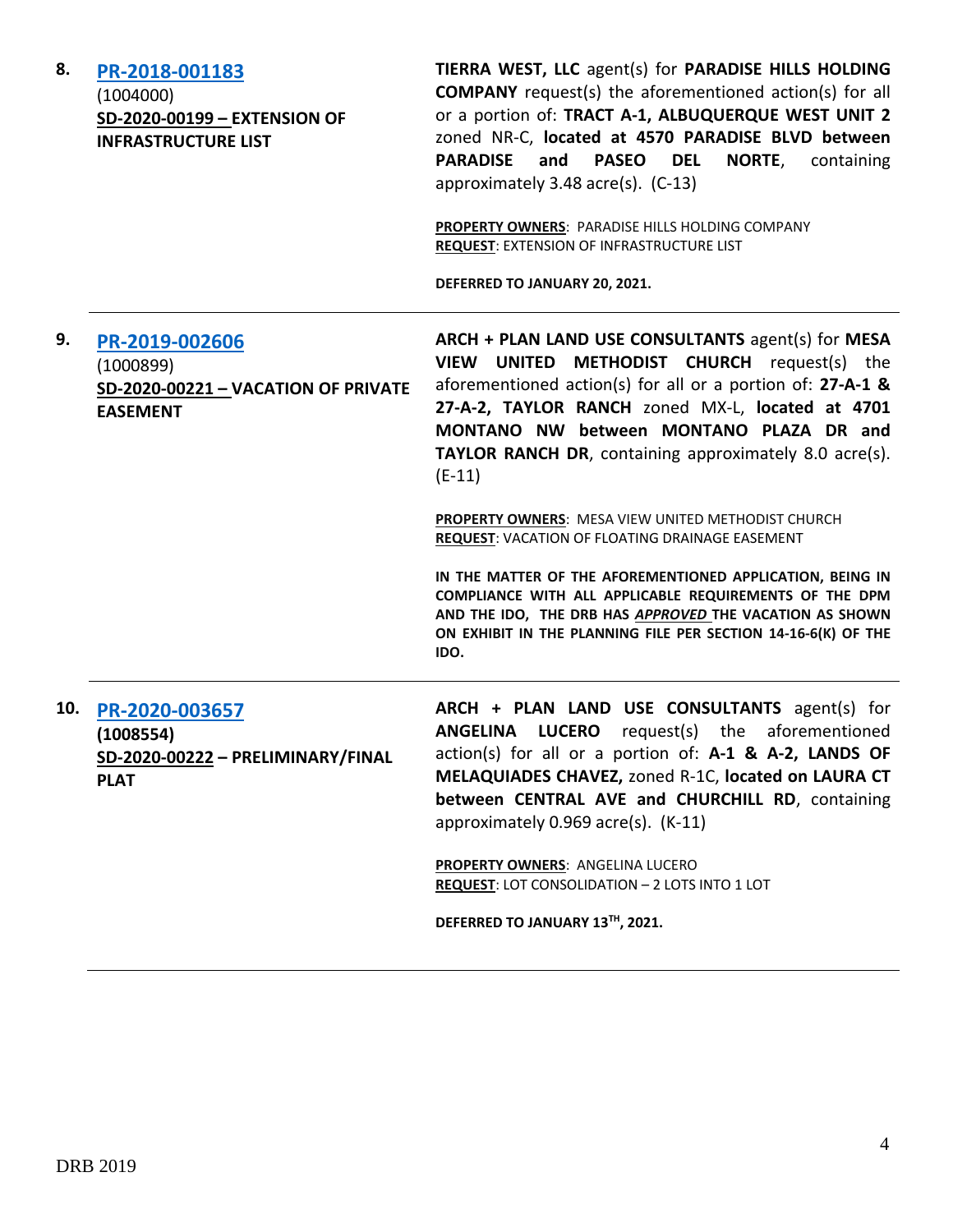|     | SD-2020-00208 - PRELIMINARY/<br><b>FINAL PLAT</b><br>(Sketch Plat 4/22/20)                                                                  | for RUDOLPH RAMIREZ request(s) the aforementioned<br>action(s) for all or a portion of: LOTS 1 & 2, WINGER AND<br>MARTINEZ, zoned R-A, located at 2123 & 2127<br><b>CANDELARIA</b><br>between<br><b>ISIDRO</b><br><b>DON</b><br>LN<br>and<br>MANCHESTER DR, containing approximately 0.6209<br>acre(s). (G-13) [Deferred from 12/2/20, 12/9/20, 12/16/20]<br><b>PROPERTY OWNERS: RUDOLPH RAMIREZ</b><br>REQUEST: LOT LINE ADJUSTMENT BETWEEN 2 EXISTING LOTS<br>IN THE MATTER OF THE AFOREMENTIONED APPLICATION, BEING IN<br>COMPLIANCE WITH ALL APPLICABLE REQUIREMENTS OF THE DPM<br>AND THE IDO, THE DRB HAS APPROVED THE PRELIMINARY/FINAL<br>PLAT. FINAL SIGN OFF IS DELEGATED TO PLANNING FOR PNM<br>SIGNATURES, AMAFCA SIGNATURE, APPLICATION NUMBER TO BE<br>CORRECTED TO SD-2020-00208 ON THE PLAT, AND FOR THE AGIS<br>DXF FILE. |
|-----|---------------------------------------------------------------------------------------------------------------------------------------------|--------------------------------------------------------------------------------------------------------------------------------------------------------------------------------------------------------------------------------------------------------------------------------------------------------------------------------------------------------------------------------------------------------------------------------------------------------------------------------------------------------------------------------------------------------------------------------------------------------------------------------------------------------------------------------------------------------------------------------------------------------------------------------------------------------------------------------------------|
| 12. | PR-2020-004538<br>SD-2020-00219 - PRELIMINARY/FINAL<br>PLAT (Sketch Plat 10/14/20)<br>SD-2020-00224 - VACATION OF PUBLIC<br><b>EASEMENT</b> | CSI - CARTESIAN SURVEY'S INC. agent for YANKEE FANS<br>LLC request(s) the aforementioned action(s) for all or a<br>portion of: TRACT 1A and TRACT D, ATRISCO BUSINESS<br>PARK UNIT II AND MERIDIAN BUSINESS PARK II zoned<br>NR-BP, located at 7301 LOS VOLCANES RD NW between<br><b>GALLATIN PL NW and COORS BLVD NW, containing</b><br>approximately 26.21 acre(s). (J-10)[Deferred from 12/16/20]<br>PROPERTY OWNERS: YANKEE FANS LLC<br>REQUEST: TO SUBDIVIDE THE EXISTING PARCEL OF LAND INTO<br>THREE TRACTS<br>DEFERRED TO JANUARY 13TH, 2021.                                                                                                                                                                                                                                                                                      |
| 13. | PR-2019-003030<br>SD-2020-00213 - PRELIMINARY/FINAL<br><b>PLAT</b>                                                                          | <b>INVESTMENTS, LLC</b> request(s)<br><b>SUPREME</b><br>the<br>aforementioned action(s) for all or a portion of: TRACT<br>B1, LAND OF MEL SANCHEZ & LATH & PLASTER SUPPLY<br>zoned NR-LM, located at 5300 2 <sup>ND</sup> ST between<br>MONTANO and GRIEGOS, containing approximately 5.45<br>$\text{acre}(s)$ . $(F-15)$ {Deferred from 12/16/20]<br><b>PROPERTY OWNERS: CITY CHURCH OF ALBUQUERQUE INC</b><br>REQUEST: TO SUBDIVIDE THE EXISTING PARCEL OF LAND INTO<br>THREE TRACTS                                                                                                                                                                                                                                                                                                                                                     |

#### **DEFERRED TO JANUARY 20TH , 2021.**

**ARCH + PLAN LAND USE CONSULTANTS** agent(s)

**11.**

**[PR-2018-001566](http://data.cabq.gov/government/planning/DRB/PR-2018-001566/DRB%20Submittals/)**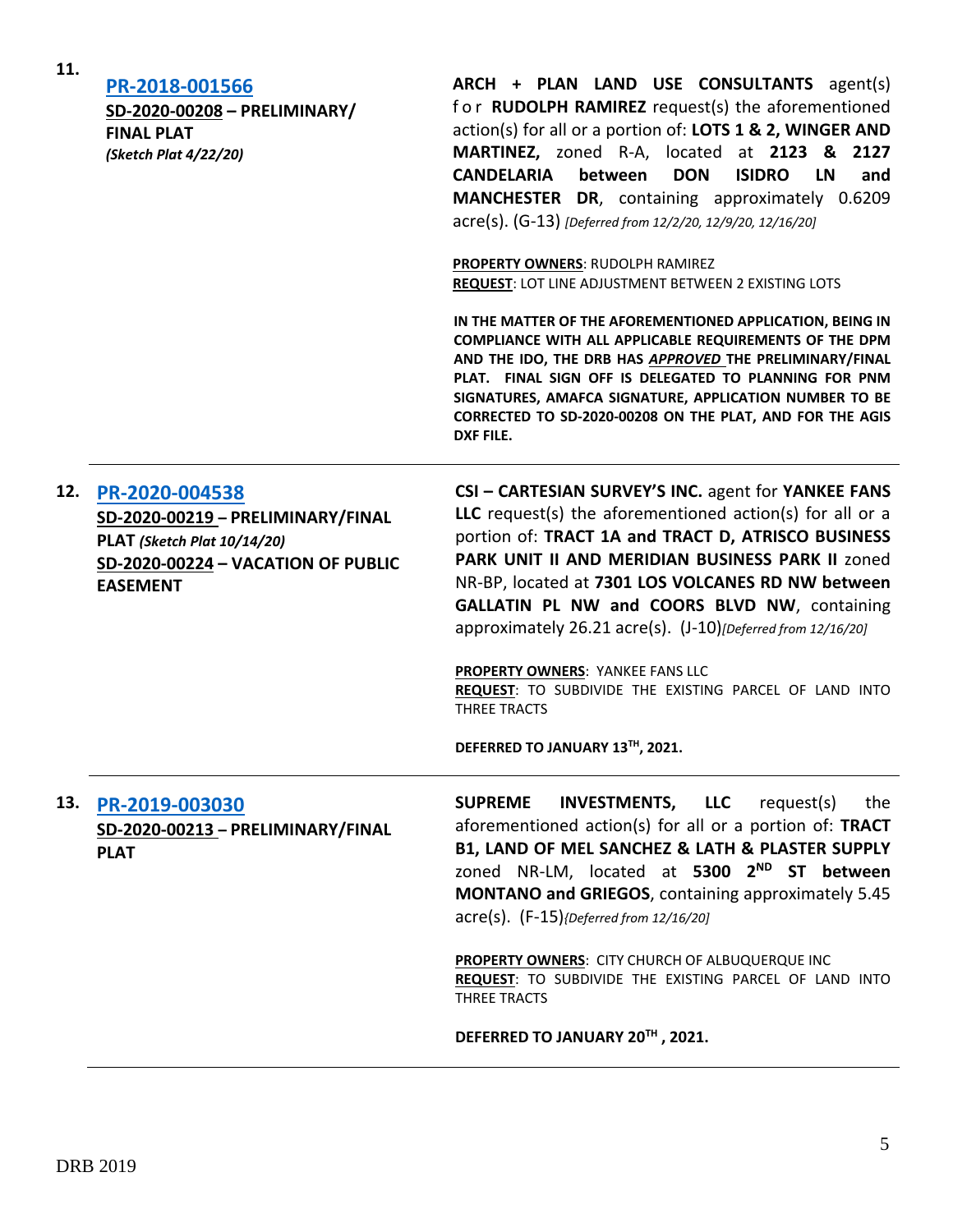**14. [PR-2019-002765](http://data.cabq.gov/government/planning/DRB/PR-2019-002765/DRB%20Submittals/PR-2019-002765_Dec_16_2020/Application/Final_Plat_Coors_Pav_Submit.pdf)**

**SD-2020-00218 – PRELIMINARY/FINAL PLAT**

**RED SHAMROCK** request(s) the aforementioned action(s) for all or a portion of: **LOTS 8A, 8B, 9A, 9B, 9C ,**  zoned NR-C, located on **ST. JOSEPHS DR NW between ATRISCO DR NW and COORD BLVD NW**, containing approximately 14.5 acre(s). (G-11)*(Deferred from 12/16/20]*

**PROPERTY OWNERS**: RED SHAMROCK **REQUEST**: SUBDIVIDE 2 EXISTING LOTS INTO 5 LOTS

**DEFERRED TO JANUARY 27TH , 2021.**

### *SKETCH PLAT*

**15. [PR-2019-001982](http://data.cabq.gov/government/planning/DRB/PR-2019-001982/DRB%20Submittals/PR-2019-001982_Jan_6_2021/Application/PR%202019-001982%20-%20SKETCH%20PLAT%20(1).pdf) (1003010) PS-2020-00135 – SKETCH PLAT** **ARCH + PLAN LAND USE CONSULTANTS** agent(s) for **ALBUQUERQUE LITTLE THEATRE INC.** request(s) the aforementioned action(s) for all or a portion of: **B-1-A, LANDS OF ALBUQUERQUE LITTLE THEATRE,** zoned MX-M, **located at 224 SAN PASQUALE SW between CENTRAL AVE and CHACOMA PL**, containing approximately 2.29 acre(s). (J-13)

**PROPERTY OWNERS**: ALBUQUERQUE LITTLE THEATER INC **REQUEST**: REPLAT 1 LOT INTO 1 LOT AND VACATE PUBLIC UTILITY EASEMENT

**THE SKETCH PLAT WAS REVIEWED AND COMMENTS WERE PROVIDED**

#### **16. [PR-2018-001398](http://data.cabq.gov/government/planning/DRB/PR-2018-001398/DRB%20Submittals/PR-2018-001398_Jan_6_2021/Application/griegos%20sketch%20plat.pdf) PS-2020-00136 – SKETCH PLAT**

**JAG PLANNING & ZONING LLC** agent(s) for **DARRYL CHITWOOD/ECO-GREEN BUILDING** request(s) the aforementioned action(s) for all or a portion of: **TRACT B, LANDS OF ELLA G. ROSSITER,** zoned PD, **located at 704 GRIEGOS RD NW between 7TH ST NW and 9TH ST NW**, containing approximately .77 acre(s). (F-14)

**PROPERTY OWNERS**: CHITWOOD DARRYL D & WEIL MARITA **REQUEST**: CREATE 5 LOTS FROM ONE EXISTING LOT

**THE SKETCH PLAT WAS REVIEWED AND COMMENTS WERE PROVIDED**